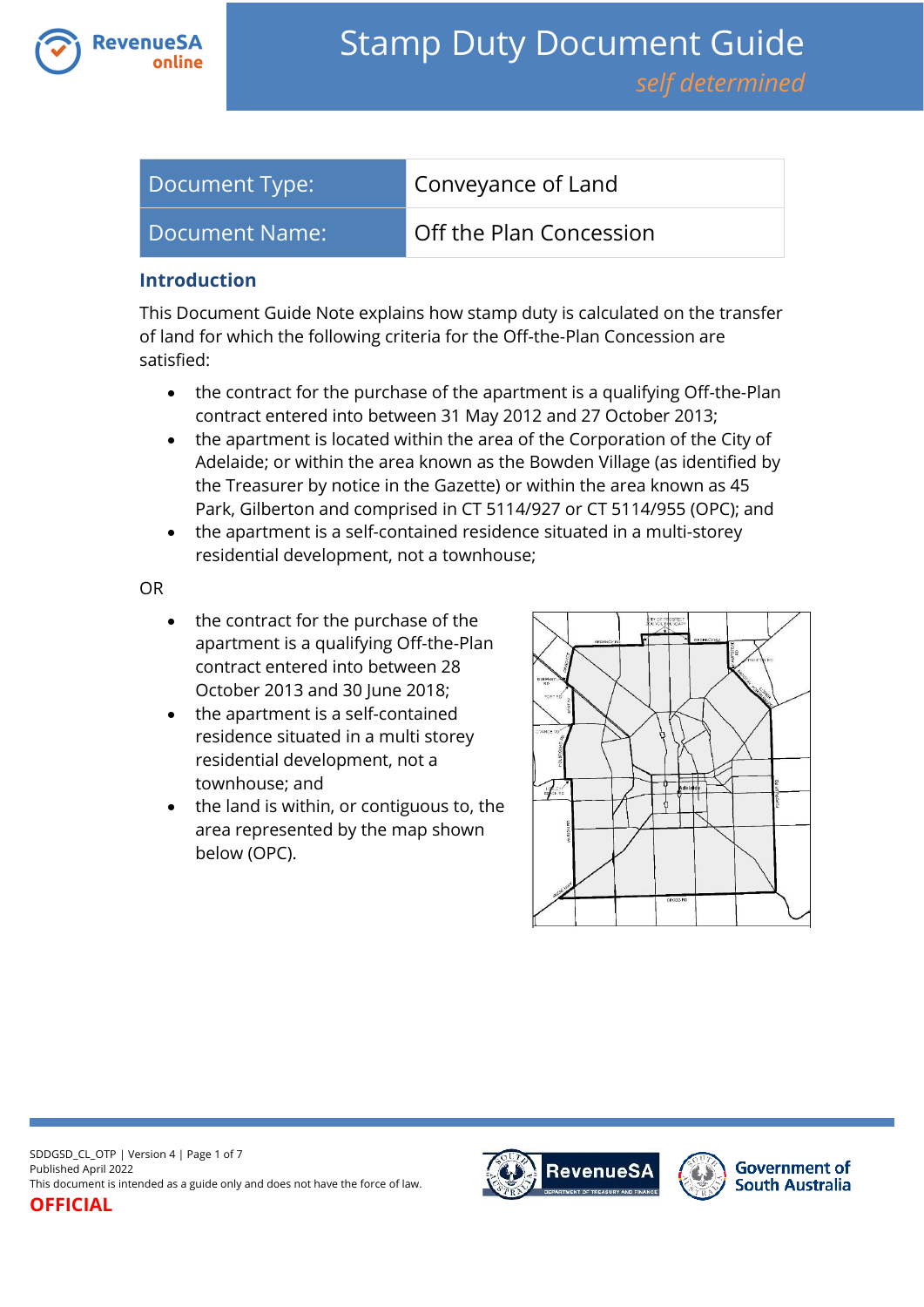

OR

If the contract for the purchase of the apartment is a qualifying Off-the-Plan contract entered into between 20 June 2016 and 30 June 2018 and;

- the apartment is a self-contained residence situated in a multi storey residential development, not a townhouse; and
- the land is within South Australia, but outside the area referred to on the map shown above (OPO);
- then the Transfer is self-determined under this RevenueSA Online document type.

You will need to indicate as either OPO or OPC in the relevant tick box.

#### **Foreign Ownership Surcharge (FOS)**

Foreign persons who acquire an interest in residential property in South Australia are required to pay a [Foreign Ownership Surcharge](https://www.revenuesa.sa.gov.au/stampduty/stamp-duty-document-guide#FOS) of 7% on the value of the residential land.

For a contract entered into between 22 June 2017 and 30 June 2018, the concession does not apply to a purchase by a foreign purchaser.

Application for Stamp Duty Concession pursuant to a contract for sale and purchase of an apartment dated from 1 July 2017 must be submitted to RevenueSA for assessment.

A qualifying Off-the-Plan contract means a contract for the purchase of an apartment entered into between 31 May 2012 and 30 June 2018 (both dates inclusive) where, at the time the contract is entered into, the building in which the apartment is, or is to be, situated:

- is a new building that is yet to be constructed;
- is a new building for which construction has commenced and where the Commissioner is satisfied that the work has not been substantially completed: or
- is an existing building where the Commissioner is satisfied that the building is to be substantially refurbished and that refurbishment:
	- o is yet to be commenced; or
	- o has commenced but the Commissioner is satisfied that the work has not been substantially completed.

An apartment means a self-contained residence that is, or is to be, situated in a multi storey residential development, but does not include a townhouse.

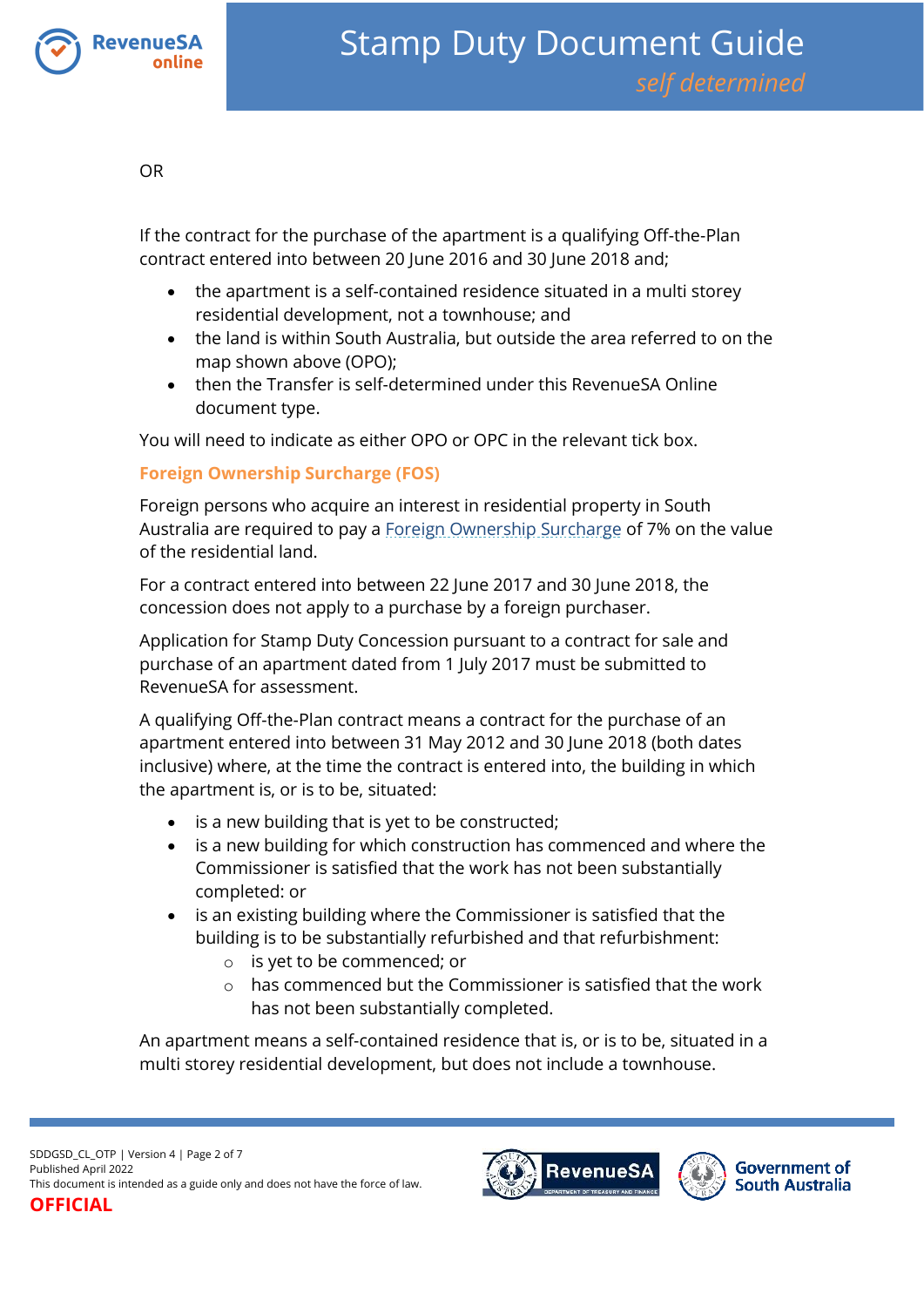

A multi storey residential development means a building of 2 or more storeys containing 2 or more independent residential premises.

A townhouse means a dwelling consisting of 2 or more storeys where the building (which may be a building joined to another building or buildings) constituting the dwelling occupies a site that is held exclusively with that building.

Owners need not be natural persons or intend to live in the apartment. An apartment purchased as an investment is eligible for the concession.

One concession applies for each apartment sale. The concession is not based on the number of purchasers of an apartment.

The concession can apply in conjunction with the First Home Owner Grant and the Pre Construction Grant.

#### **What documents can I self-determine under this document type?**

The document can be in the form of:

LTO form T1 –Transfer

## **What types of transactions can I self-determine under this document type?**

A conveyance of land is deemed suitable for self-determination under this document type where:

the transaction satisfies the Off-the-Plan concession criteria.

The document can be self-determined under this document type if the parties are related or unrelated.

If the Transfer is for more than one apartment then this Transfer must be submitted to RevenueSA for opinion assessment.

#### **What evidence do I need to retain for audit purposes?**

For audit purposes, you will need to retain the following documentation either in paper form or electronic form:

- a copy of the documents;
- a copy of the contract for sale and purchase of the apartment;
- a copy of the Assignment of Interest in the Contract (if applicable);
- evidence that a stamp duty determination has been made (i.e. Certificate of Stamp Duty, Document ID or stamped document);
- evidence of the market value of the land if the parties are related; and



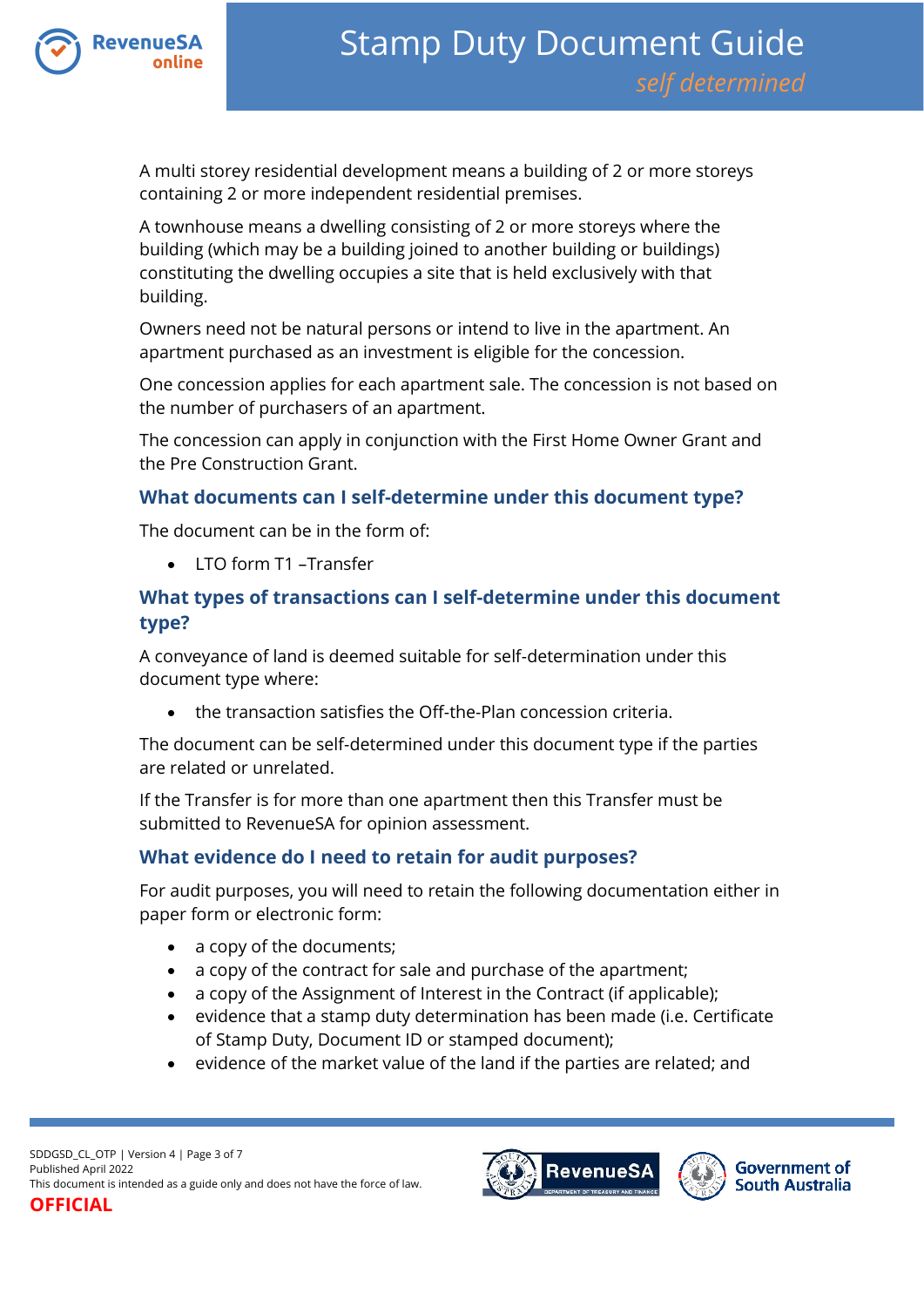

• the completed 'Application for Stamp Duty Concession on the Purchase of an Off-the-Plan Apartment' form.

#### **What Section(s) of the Stamp Duties Act 1923 applies?**

- [Section 71DB](https://www.legislation.sa.gov.au/lz?path=%2FC%2FA%2FSTAMP%20DUTIES%20ACT%201923)
- [Information Circular No: 48](https://www.revenuesa.sa.gov.au/forms-and-publications/information-circulars-and-revenue-rulings/information-circulars/ic_048)
- [Information Circular No: 65](https://www.revenuesa.sa.gov.au/forms-and-publications/information-circulars-and-revenue-rulings/information-circulars/ic_065)
- [Information Circular No: 68](https://www.revenuesa.sa.gov.au/forms-and-publications/information-circulars-and-revenue-rulings/information-circulars/ic_068)
- [Information Circular No. 89](https://www.revenuesa.sa.gov.au/forms-and-publications/information-circulars-and-revenue-rulings/information-circulars/ic_089)

### **What stamp duty is payable on this document?**

#### **Contracts entered into between 31 May 2012 and 30 June 2014**

The stamp duty is calculated using the *ad valorem* conveyance rate of stamp duty on the greater of the consideration or market value. Section 71DB(4) provides that the relevant date for determining market value is the date of the contract. The market value should be entered into RevenueSA Online which will then calculate the duty payable.

No duty will be payable in respect of a qualifying contract for the purchase of an apartment with a market value of \$500 000 or less.

Where the qualifying contract is for the purchase of an apartment with a market value of more than \$500 000, the duty payable will be the duty that would otherwise be payable on the market value less \$21 330. See example below.

If the transaction is a *bone fide* arm's length transaction between unrelated parties then pursuant to Section 71DB(4) the consideration may be treated as the market value of the apartment.

If the parties are related or the transaction is not at arm's length, you will need to obtain evidence of market value of the land. For example:

- a valuation from a suitably qualified valuer; or
- evidence of the current Valuer General's value for the land (e.g. a copy of the relevant SAILIS print-out).

#### Example

A purchaser entered into an Off-the-Plan contract on 1 June 2012 to purchase an apartment in the area of the Corporation of the City of Adelaide for a purchase price of \$700 000. The parties are unrelated and are contracting at arm's length. A Transfer and an 'Application for Stamp Duty Concession on the

SDDGSD\_CL\_OTP | Version 4 | Page 4 of 7 Published April 2022 This document is intended as a guide only and does not have the force of law.

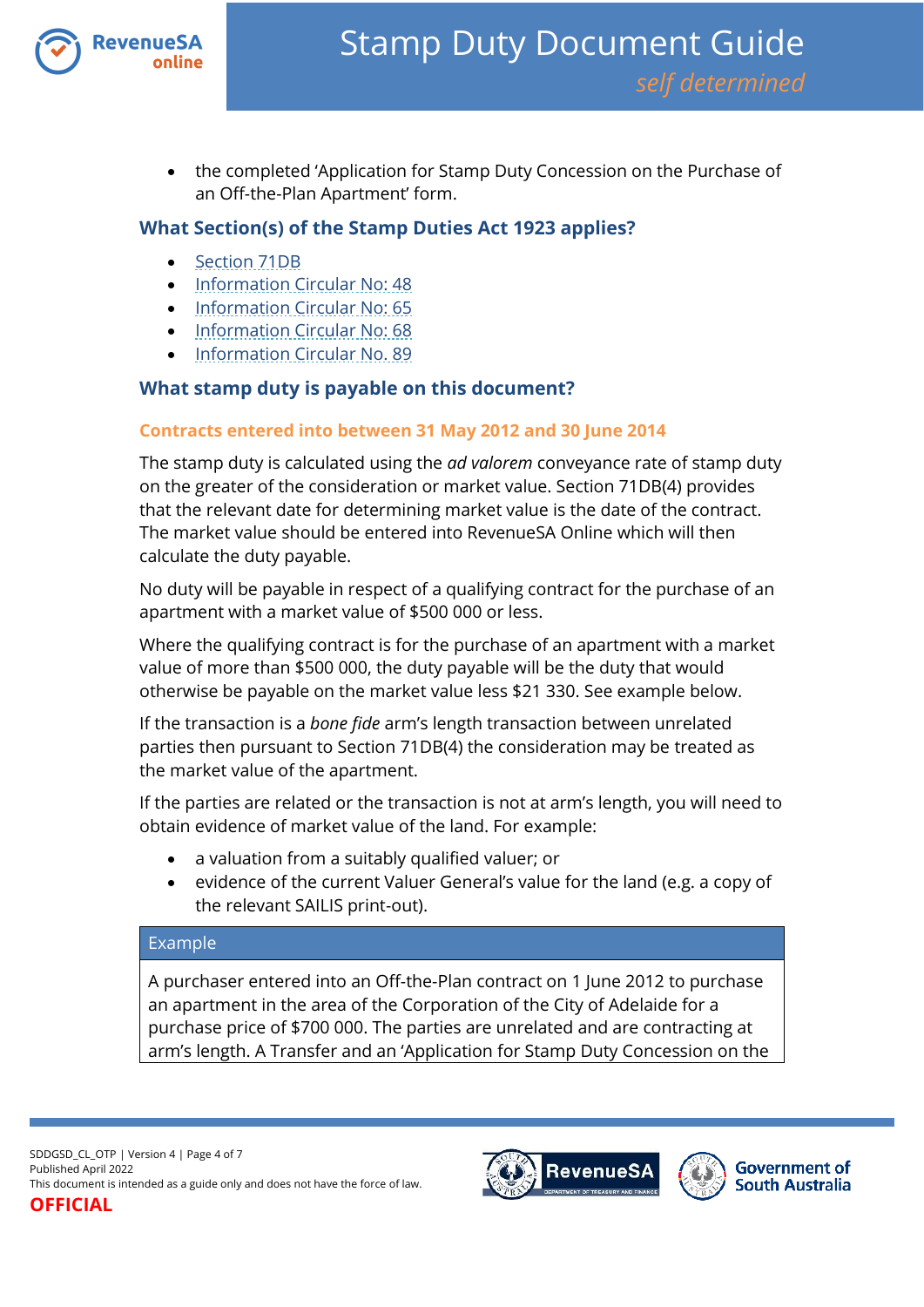

Purchase of an Off-the-Plan Apartment' form has been executed by the parties.

The transaction satisfies the criteria for the Off-the-Plan concession. Stamp duty is calculated as follows:

| Stamp duty payable on \$700 000                                               | \$32 330 |
|-------------------------------------------------------------------------------|----------|
| Less maximum off-the plan concession                                          | \$21 330 |
| Stamp duty payable                                                            | \$11 000 |
| Note: LTO fees are calculated on the consideration recited in the Transfer of |          |

\$700 000.

#### **Contracts entered into between 1 July 2014 and 30 June 2018**

A partial stamp duty concession is available for an Off-the-Plan apartments purchased pursuant to qualifying Off-the-Plan contracts entered into between 1 July 2014 and 30 June 2018 (both dates inclusive) based on the stage of completion of the apartment.

You will need to indicate the stage completion on the 'Application for Stamp Duty Concession on the Purchase of an Off-the-Plan Apartment' form and select the appropriate stage on the RevenueSA Online screen, those stages being:



#### **Market Value \$500 000 or less**

SDDGSD\_CL\_OTP | Version 4 | Page 5 of 7 Published April 2022 This document is intended as a guide only and does not have the force of law. **OFFICIAL**



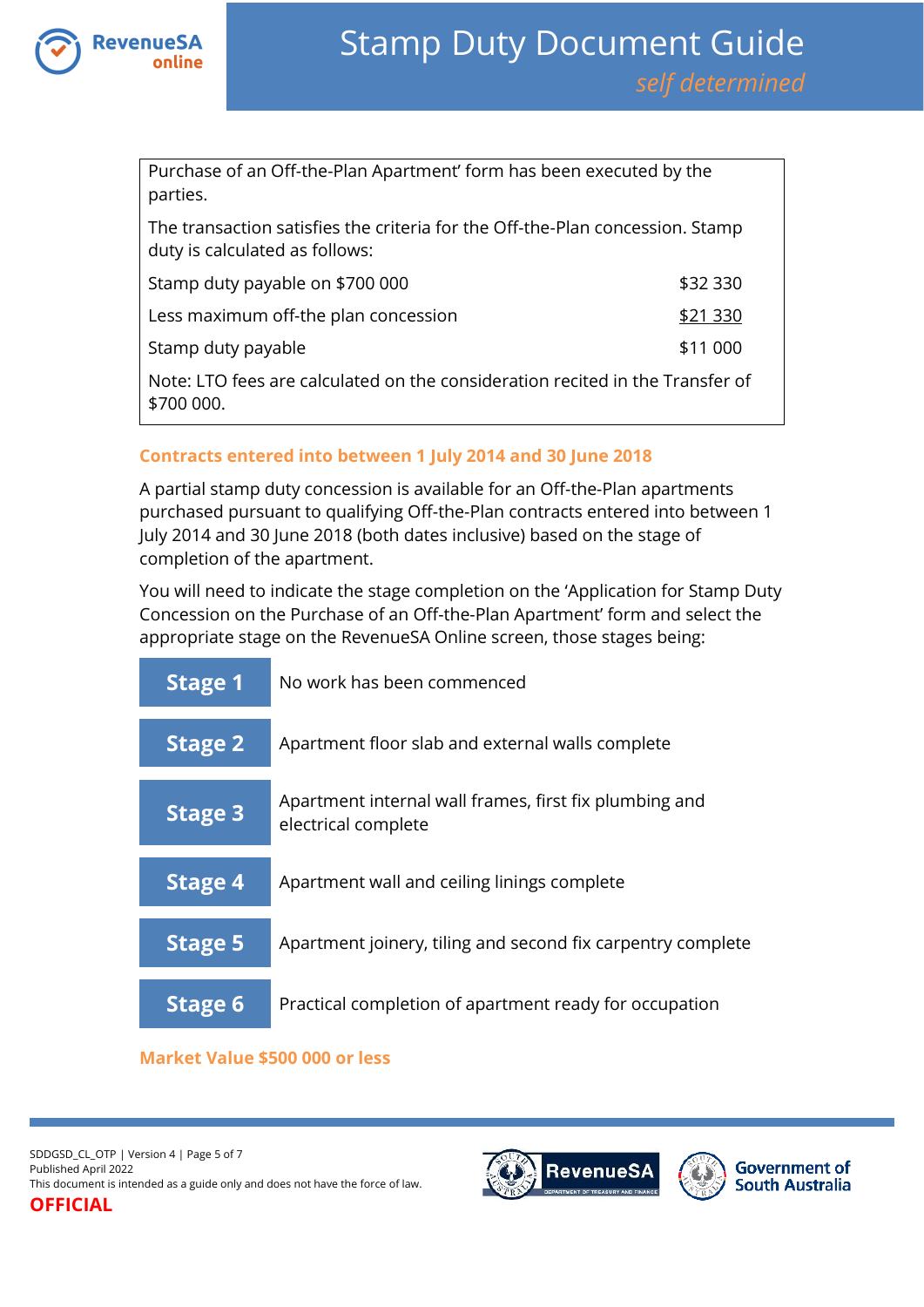

For qualifying Off-the-Plan contracts with a market value of \$500 000 or less, stamp duty will be payable on the dutiable value as defined. The dutiable value will vary depending on the stage of completion of the residential development.

The deemed unimproved land value of an apartment is set by the *Stamp Duties Act 1923* at 35% of the market value of the apartment, with the value of construction to reflect the nature of works already performed.

In these cases the duty will be calculated under the following formula:

# **DV = (MV x 0.35) + (MV x 0.65 x C)**

Where:



work, those stages being:

|    | Stage 1 Stage 2 Stage 3 Stage 4 Stage 5 Stage 6 |     |     |     |      |
|----|-------------------------------------------------|-----|-----|-----|------|
| 0% | 20%                                             | 40% | 60% | 80% | 100% |

# Example

Apartment purchased for \$450 000.

Construction of the multi-storey apartment is 40% complete.

DV  $=$  (\$450 000 x 0.35) + (\$450 000 x 0.65 x 0.4)

 $=$  (\$157 500) + (\$117 000)

 $=$  \$274.500

SDDGSD\_CL\_OTP | Version 4 | Page 6 of 7 Published April 2022 This document is intended as a guide only and does not have the force of law.